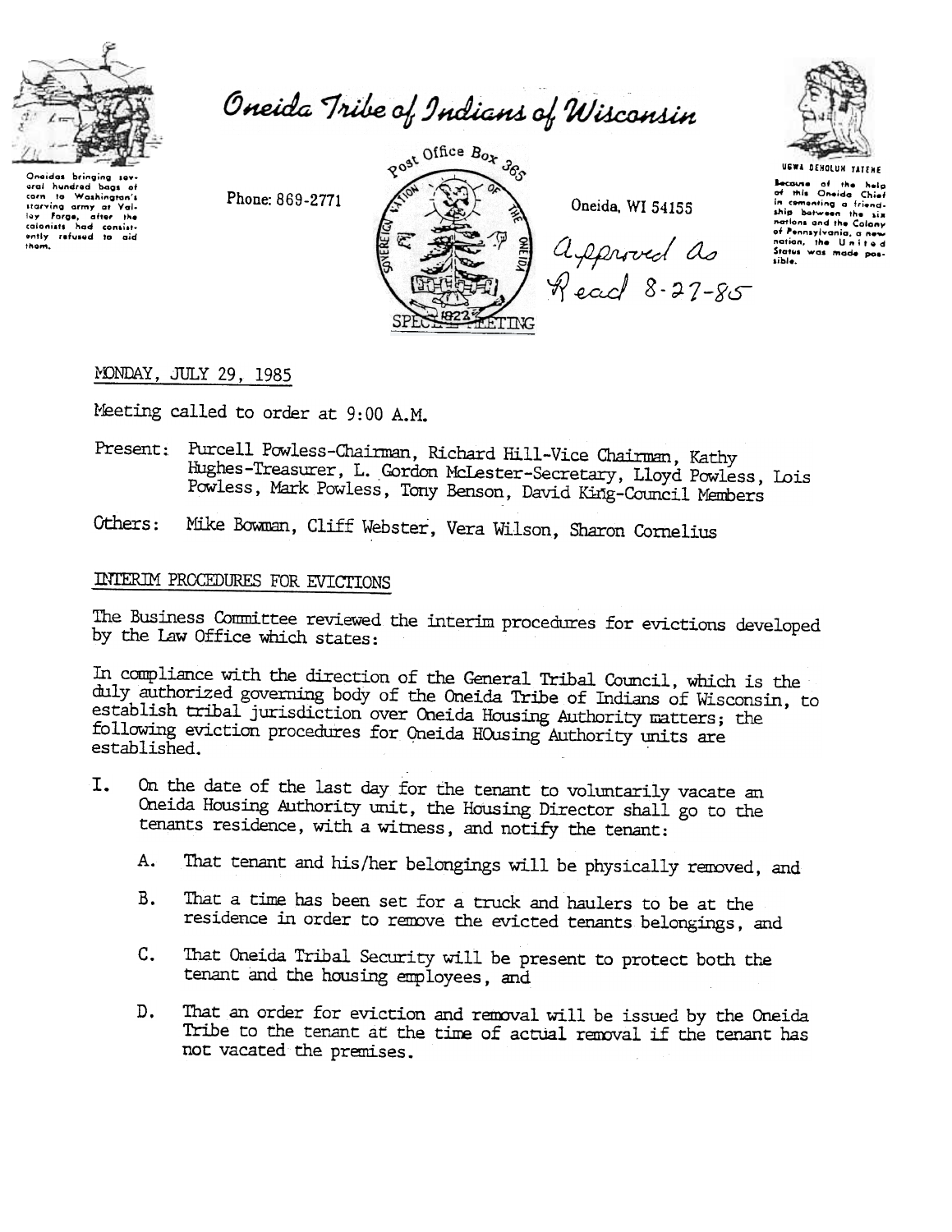Oneida Tribe of Indians of Wisconsin Special Meeting - July 29, 1985 Page 2

## INTERIM EVICTION PROCEDURES (CONTINUED)

- II. The Housing Director shall then notify:
	- The Oneida Tribal Secretary in writing that an eviction order is A. required because a tenant has ignored an eviction notice, and
	- The head of the Oneida Tribal Security in writing, that two or three  $\mathbf{B}$ tribal security people will be needed at a certain date and time.
- III. The Oneida Tribal Secretary shall arrange a meeting date for the Oneida Business Committee to take action on a resolution and order for eviction.
	- $A_{\bullet}$ The Tribal Secretary shall ten notify, in writing, the HOusing Director of the action taken.
	- The Secretary shall deliver, or the Housing Director shall pick up B. the order as soon as practicable.
- I.V. The Housing Director shall then coordinate the housing employees, vehicles and security for the actual physical removal.
- If the tenant is not home for the above notification, a notice in writing  $V_{\star}$ shall be left at the residence with someone at the residence who is at least twelve (12) years of age or more, or if no one is home, the notice my be left on the door.

Dave moved to approve the Interim Procedures for evictions. Mark seconded. Motion carried.

ELECTION RESULTS OF JULY 27, 1985

Candidates for Trust Committee

| 33 Pearl McLester     | 61 Lois Metoxen Strong                |
|-----------------------|---------------------------------------|
| 49 Archie Archiquette | $\frac{1}{42}$ Artley Skenandore, Jr. |
| 59 Loretta Metoxen    | 81 Tony Benson                        |

Candidates for Cneida Tribal School Board

| 43 Kathy King         | 43 John E. Powless, Jr     |
|-----------------------|----------------------------|
| 26 Adam Webster       | $\overline{31}$ Gail Ellis |
| 21 Larry D. Cornelius |                            |

Mark moved to except the certified results from the election board for the election held on July 27, 1985. Rick seconded. Tony abstained. Motion carried.

Rick moved to pay the Election Board \$50.00 each. Lloyd seconded. Lois opposed. Mark abstained. Notion carried.